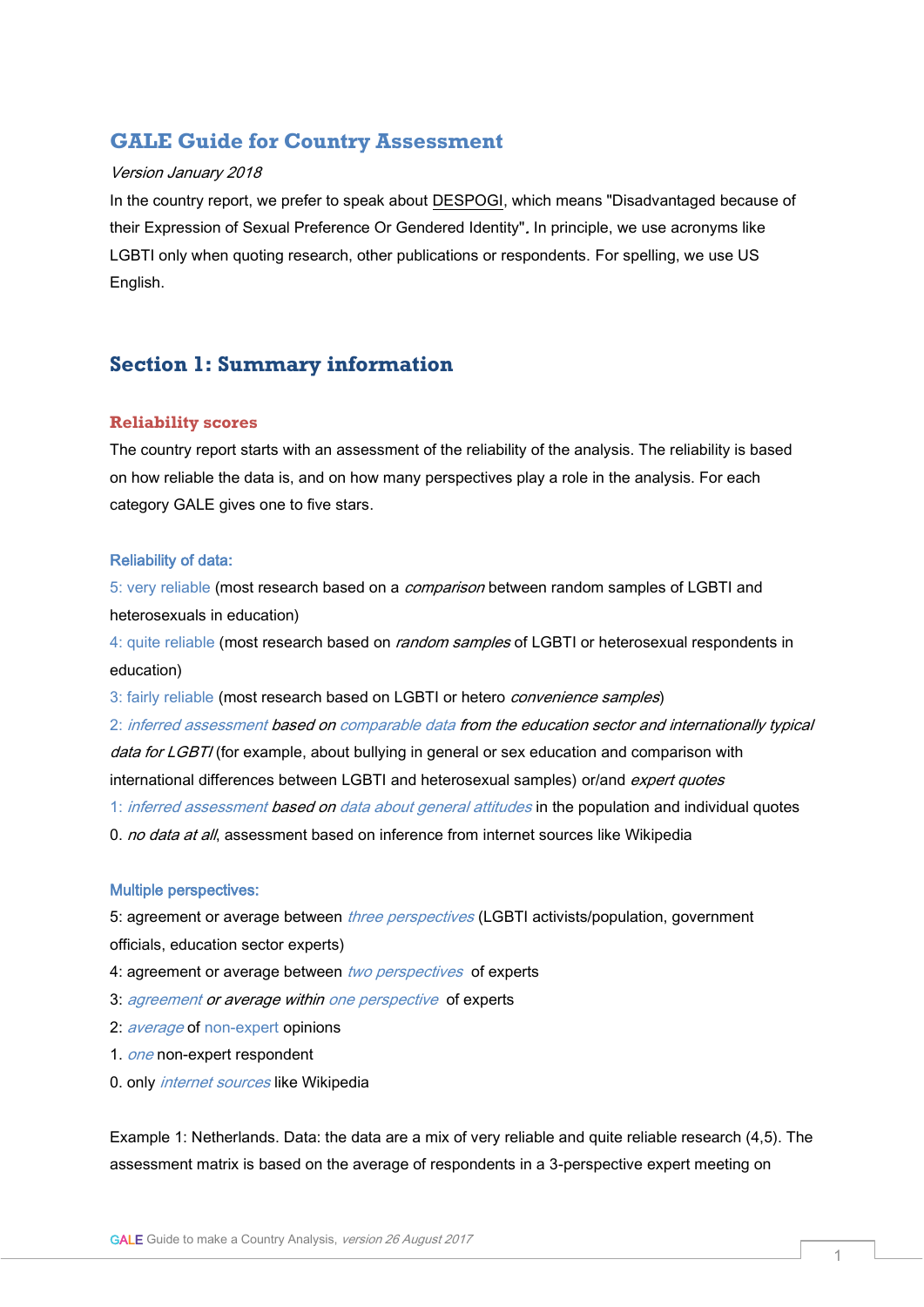LGBTI issues education (5). We score the Netherlands as 5 stars on reliability of data and 5 stars on multiple perspectives.

Example 2: Azerbaijan. Data: there is no research available, the assessment is based on a small scale descriptive research based on a few interviews and on limited information about general attitudes. This is scored as 1 star. Perspectives: one local activist filled in the Right to Education Checklist: 1 star. We score Azerbaijan as 1 star on reliability of data and 1 star on multiple perspectives.

## **The right to education matrix**

The GALE right to education matrix was developed in 2012 to give a short overview of the scores in a country. This is an example of the matrix, for Poland (2017). The format of the matrix is an Excel file with a "data" sheet, a "matrix" sheet and a "report" sheet. The Google results on the GALE Checklist can be copied into the "data" sheet of the Excel file, which then results in numbers in the matrix. The "report" sheet is not used for the country reports but as background information in strategic workshops.

The matrix contains the number of scores per item and the final assessment marked in color. You make the final assessment only after completing the complete country report, so you can take all data into account. To assist you, next to the matrix, there is a space to make a short summary of why you assessed the checkpoints as you did. Normally, GALE will follow average scores of expert respondents. The short explanation should focus on decisions that differ from the respondents scores, it is like a clarification in case of different opinions. The short explanation is not copied in the published report.

| <b>Right to Education Assessment Matrix</b>            | Forbidden      | Discouraged    | No policy      | Encouraged   | Supported      | No data |
|--------------------------------------------------------|----------------|----------------|----------------|--------------|----------------|---------|
| Access to school                                       |                |                |                |              |                |         |
| 1. Full access to schools for DESPOGI?                 |                |                | 3              |              | $\overline{2}$ |         |
| 2. Freedom of self expression for DESPOGI?             | $\mathbf{1}$   | $\overline{2}$ | $\overline{2}$ |              |                |         |
| 3. Protection against DESPOGI bullying?                |                | 1              | 3              | $\mathbf{1}$ |                |         |
| 4. No drop-out of DESPOGI?                             |                | 1              | 4              |              |                |         |
| 5. Equal school performance of DESPOGI?                |                |                | 4              | $\mathbf{1}$ |                |         |
| An appropriate curriculum                              |                |                |                |              |                |         |
| 6. Is there public information about sexual diversity? |                | $\overline{4}$ |                |              | 1              |         |
| 7. Curricula about DESPOGI inclusive diversity?        | $\overline{2}$ | $\overline{2}$ | $\mathbf{1}$   |              |                |         |
| 8. Curricula about DESPOGI inclusive sexuality?        | $\overline{2}$ | $\mathbf{1}$   | $\overline{2}$ |              |                |         |
| 9. Specific information for DESPOGI students?          |                | 1              | 4              |              |                |         |
| 10. Peer-learning opportunities for DESPOGI?           |                | 3              | $\overline{2}$ |              |                |         |
| Good teachers                                          |                |                |                |              |                |         |
| 11. Is staff supportive for DESPOGI?                   |                | $\overline{2}$ | 3              |              |                |         |

The finalized matrix is copied into the country file. The 6-color band below the matrix is a help to fill in the right colors in the Excel version of the matrix and is not published.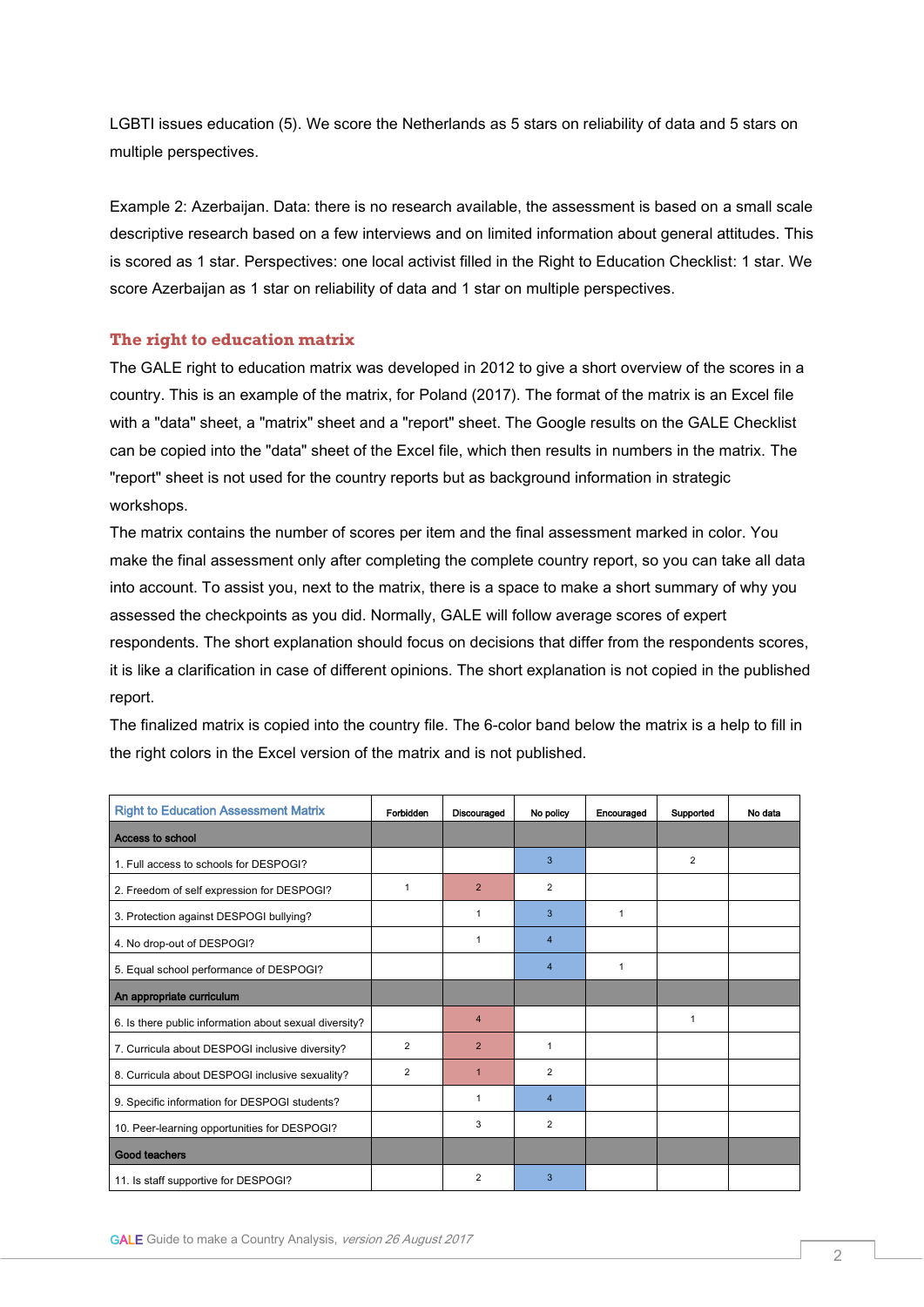Numbers show the number of respondents scoring an item.

The GALE Right to Education Assessment Checklist is based on an analysis of the five main conventions ruling the right to education. GALE collects data on this per country through https://www.gale.info/cgi-bin/guickscan.cgi?txt=mapping\_en.

As you can see in the Poland example, it may be that respondents don't agree with each other. Sometimes they score some checkpoints so differently, that making a calculation of an average would not be useful. This is often the case when respondents score an item based on the availability of a law or policy, while others score the item as an assessment of the social situation or (the lack of) implementation of a policy.

The final assessment of GALE is the responsibility of the GALE assessors. It starts with the assessment of local expert respondents, but is then checked with facts.

The rule of the thumb is that a law or policy is only "encouraging" or "supportive" when there is proof it is implemented and has impact on the social situation. The assessment also ends with local expert respondents, who are asked to evaluate the assessment. The assessors may decide to change the assessment when there are strong arguments to do so. An example of a strong argument could be agreement during a multi-perspective strategy workshop in the assessed country.

# **General assessment**

This subsection contains a summary judgment of the country. Ideally it touches upon: 1. the general context (general quality and safety of the education system and whether the management of education is centralized, decentralized or/and privatized) 2. public attitudes about sexual diversity and key laws 3. a short impression of research and feedback about the specific situation of DESPOGI students

# **Section 2: Legal context**

In this section we sketch the legal national and international context. This section is printed in Arial Unicode MS font size 9.

## **Laws**

Under "Laws" we offer a very short overview of laws pertaining to DESPOGI. This is based primarily on the ILGA report on State-sponsored Homophobia and were necessary on additional information from Wikipedia and the IE Barometer. Note that the IE Barometer is often not up-to-date and the data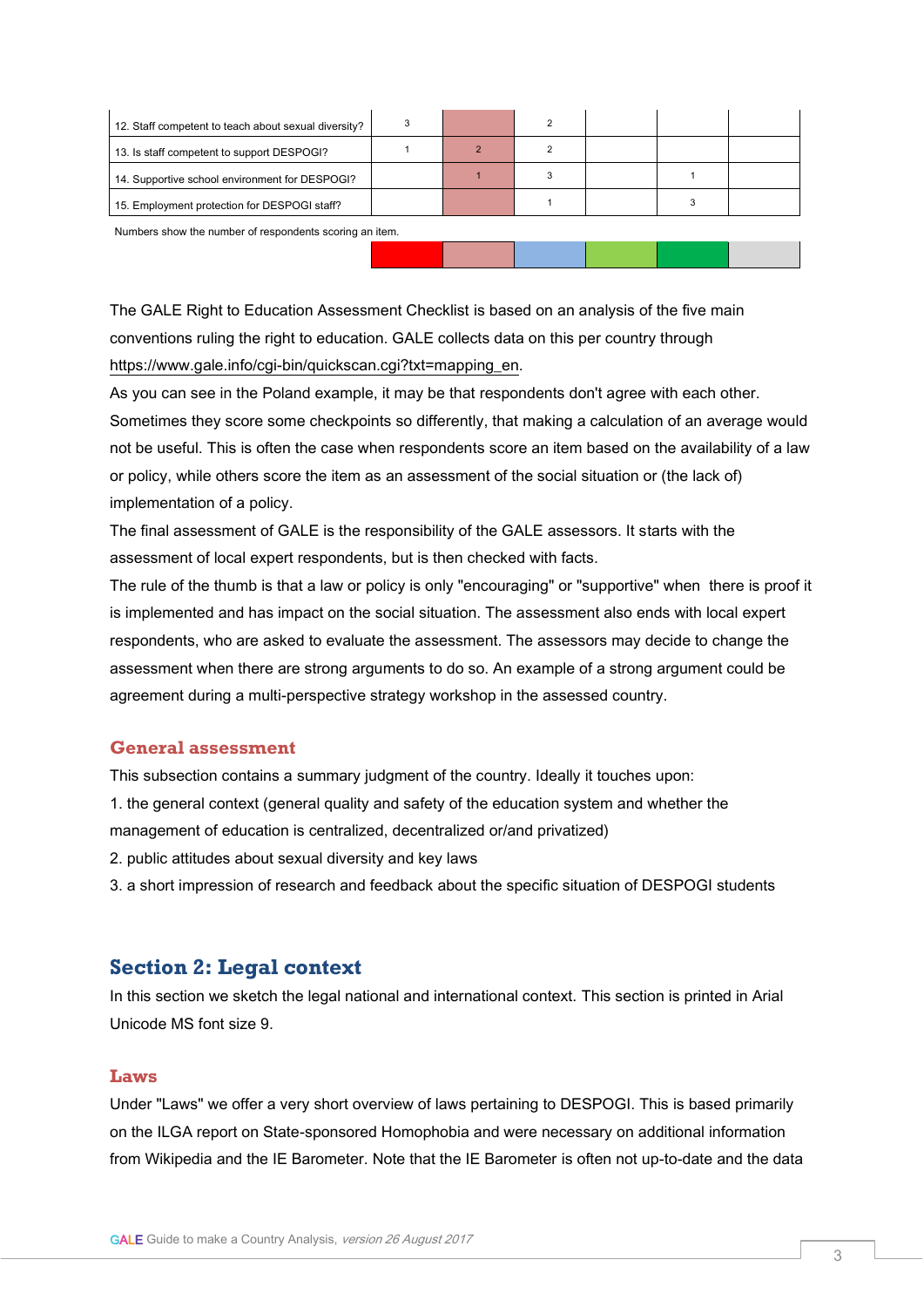may be even ten years out of date.

### **Conventions**

Under "Conventions" we show which of the five conventions that refer to right to education are signed. The information is based on the original UN documentation of conventions and are summarized in the internal GALE file "GALE Monitor R2E Data" (sheet conventions). In a next edition, we may add signatories to some main UN recommendation as well, like the Recommendation for International Understanding (and Human Rights Education). We did not add recommendations about the rights of teachers, because we decided to mainly focus on student's rights. We may add such recommendations when they are relevant for DESPOGI students in the future.

#### International statements and dialogue

Under "International statements and dialogue" we mention whether a State has signed the UNESCO Call for Action (2016) and whether they have joined the international Equality Coalition (a group of countries opposing the increasingly organized "traditional values coalition"). We also mention whether the State submitted a report for the most recent review of the Convention against Discrimination in Education or for the Recommendation for International Understanding (and Human Rights Education), and whether it contained a mention of sexual diversity. This is also summarized in the internal GALE file "GALE Monitor R2E Data" (sheet conventions). Finally, under this section we add relevant quotes from Treatment Body communications, like the UPR and the recommendations in the review of the Convention of the Rights of the Child.

# **Section 3: More information**

This section has two parts: a general sketch over social attitudes and recent developments that are relevant for education, and a detailed analysis of the information we found on the 15 checkpoints.

## **General information**

The structure of this paragraph is:

- 1. Information about the education system
- 2. Information about equality and inequality
- 3. Attitudes about sexual diversity in general
- 4. General points of attention related to education for DESPOGI (we try to prevent replication of texts that are given here and texts under the checkpoints)

All information is referenced according to scientific publications custom. When mentioning resources, name first author and date. If there are more than two authors, list the first author + "et al", preferably with the relevant page. Full references of formal and offline only publications will be mentioned in the chapter "sources". External editors can give the full references at the bottom of the country report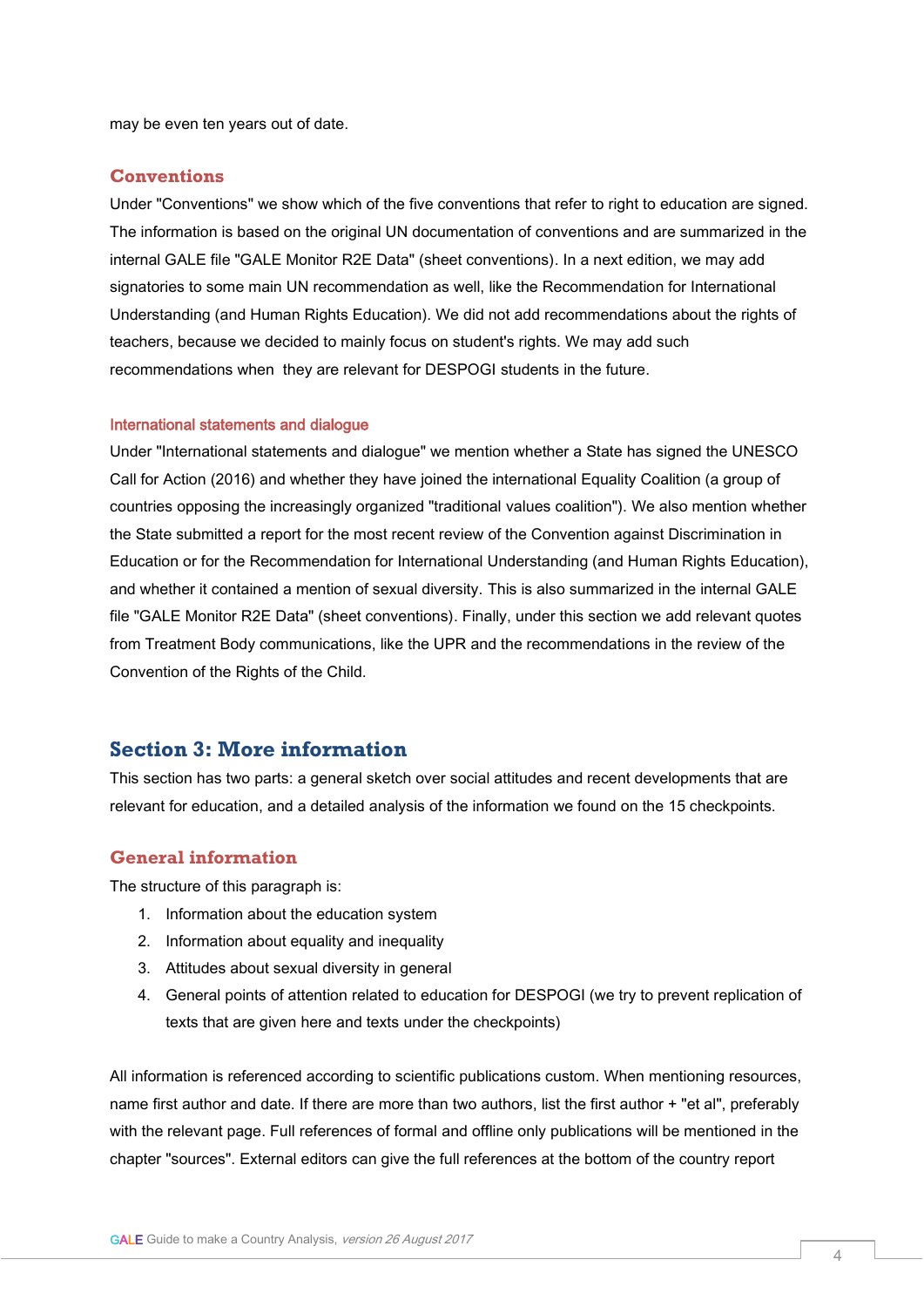(which will be moved to the resource section with final editing). Use [APA formatting](http://www.bibme.org/citation-guide/apa/) for full references. Non-formal references are referenced by giving an internet address.

Education system: We are interested in the general quality of the education system because when the whole system is substandard, then this will also have impact on DESPOGI students. Moreover, research has show that bad and unsafe schools are always worse for minorities and notably also for LGBT students.

We are also interested in aspects that help activists to plan strategic change. Relevant information is for example how the education system works (centralized, decentralized, State-owned of privatized, access to education (especially for girls), good or poor teacher training, religious or political influence on curricula, influence of wars). This information is mostly based on sources like the EI Barometer [\(https://www.ei-ie.org/barometer/en/\)](https://www.ei-ie.org/barometer/en/), the Wiki page "education in..", and if we cannot find the relevant information there, other sources. I may be difficult to find out how much influence the Ministry of Education and others have on the content and quality of education; this is often not explicit or clear. Sometimes local experts can help to fill this in with feedback on the draft.

Equality: the general position of minorities and of women is often an indicator of the political and social environment in a country. In this section we try to sketch his briefly. Most of this paragraph will be based on the EI barometer, which has a section gender equality. But do an internet check to what extend this information is still correct.

Attitudes about sexual diversity: this paragraph gives an indication of general attitudes towards LGBTI and DESPOGI in recent years. Such numbers are in this 2017 edition mostly found on the Wiki page "LGBT rights in ..", in global comparisons of attitudes like RIWI and in other research reports that give a general impression of the attitudes and behavior of the population in the country. In a next edition, we strive to make the comparison more comparable across countries. Please do not elaborate too much about non-education issues like marriage equality. This may dominate Wiki pages, but it is only relevant for our analysis when statistics about attitudes on marriage equality give an indication of the general attitude of the population. But statistics about social distance ("I don't want a homosexual as neighbor") may be more revealing in the context of this analysis.

General information about DESPOGI in education: In this section we can put information on more specific aspects on education, that provides context but does not double with information under the following checkpoints. This could for example be recent developments of (DESPOGI related) policy in education.

## **The checkpoints**

The detailed information about the assessment is divided in three sections: access, the curriculum and teachers. We strive to name all the checkpoints and give quotes relevant to each checkpoint. If there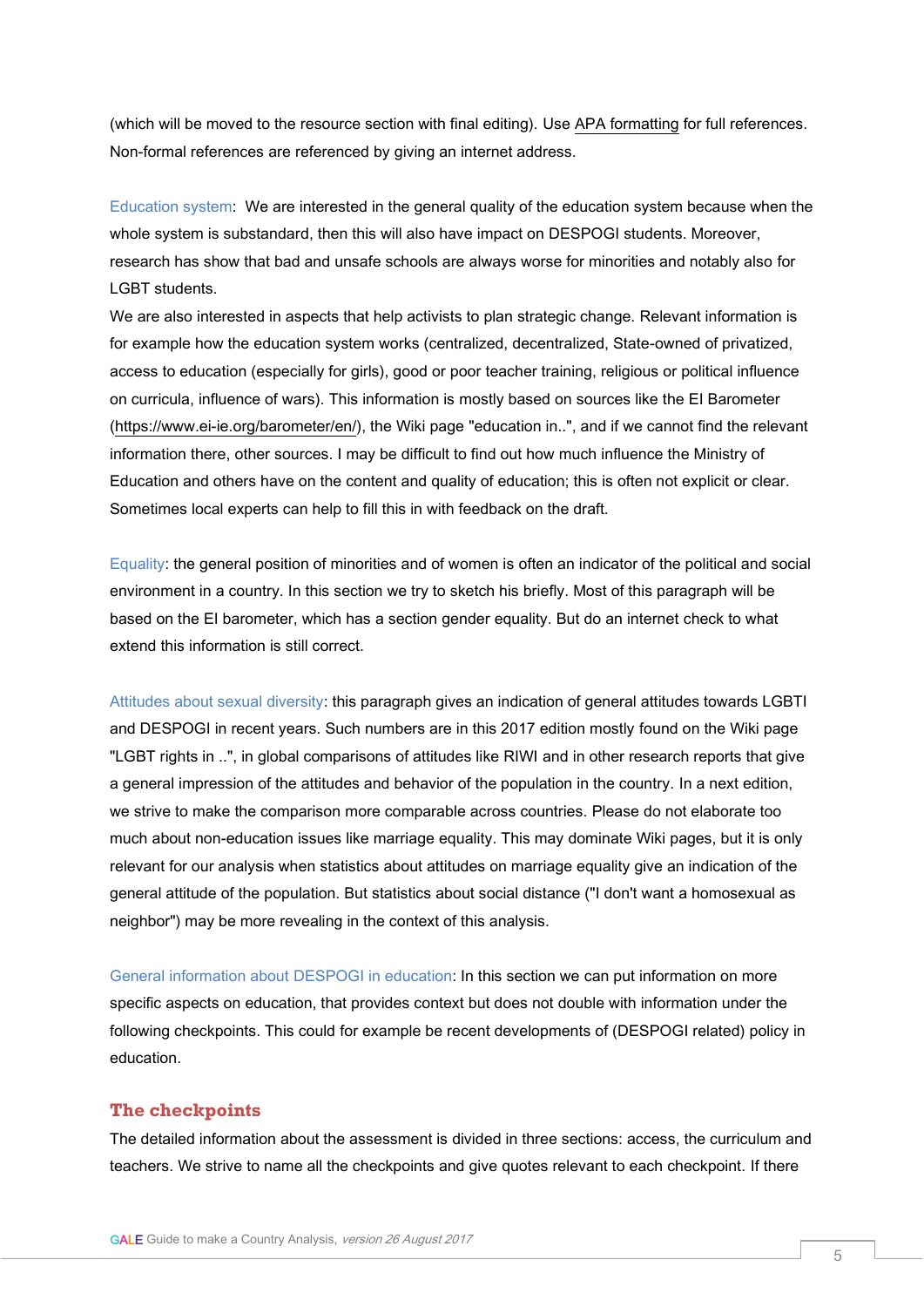is enough data, the structure of the text with each checkpoint would be:

- 1. Statistical and then soft data on the situation
- 2. Legal measures
- 3. Implementation activities by the government and other levels
- 4. If not obvious, an explanation of the assessment on the 5-point scale

Quotes may be relevant for different checkpoints. An example: it may be that you find a quote like this in a report: "68% of teachers think that coming out at school is provocative and unnecessary, so it is not surprising that 93% of the students do not come out at school". This sentence contains relevant information for both checkpoint 2 (freedom of expression) and 11 (supportive teachers). To avoid duplication, we would reproduce these findings as follows

Checkpoint 2: "Researcher X found that 93% of the students do not come out at school (Researcher, X, 2016, p. 5)

Checkpoint 11 "Researcher X found that 68% of teachers think that coming out at school is provocative and unnecessary" (Researcher, X, 2016, p. 5)

It is very important to date every quote: "in 2017, XX said/found.. " etc. Research and quotes can go, out-of-date and without mentioning the year, we will lose track of the possible datedness of data.

The GALE Report bases itself mainly on two sources: the GALE database - which is a collection of publications over the last 15 years - and internet searches.

There are some standard information sources that we always checked for the 2017/2018 editions: In Council of Europe countries, we check the country studies of the Danish Institute for human rights (reference: COWI, 2010 Country-legal/sociological: [http://www.coe.int/en/web/commissioner/thematic](http://www.coe.int/en/web/commissioner/thematic-work/lgbti-country-studies)[work/lgbti-country-studies.](http://www.coe.int/en/web/commissioner/thematic-work/lgbti-country-studies) Because these are 7-8 years old, you always need to check if the data is still up-to-date. If there are more recent data, offer these (or/and put the COWI data in a historical context.

The ILGA-Europe rainbow country files may contain educational information: [https://rainbow](https://rainbow-europe.org/)[europe.org/.](https://rainbow-europe.org/)

BZgA and IPPF produce a series of country reports on sex education (at this time only offline preliminary versions available). Regrettably these hardly contain attention to sexual diversity but they do give a context for how sex education is organized.

In a range of countries, there may be interesting polls in the UNICEF Youth E-Report polls: <http://uk.ureport.in/> (go to bottom of page for other countries).

In South East Africa, sources can be found on: [http://www.uhai-eashri.org/ENG/resources/.](http://www.uhai-eashri.org/ENG/resources/) On the Rutgers website there are some best practices and strategies to mainstream sexual and gender diversity into programs and services were explored and evaluated in Indonesia, Kenya, Malawi and Tanzania. [\(https://www.rutgers.international/what-we-do/sexual-and-gender-diversity\)](https://www.rutgers.international/what-we-do/sexual-and-gender-diversity).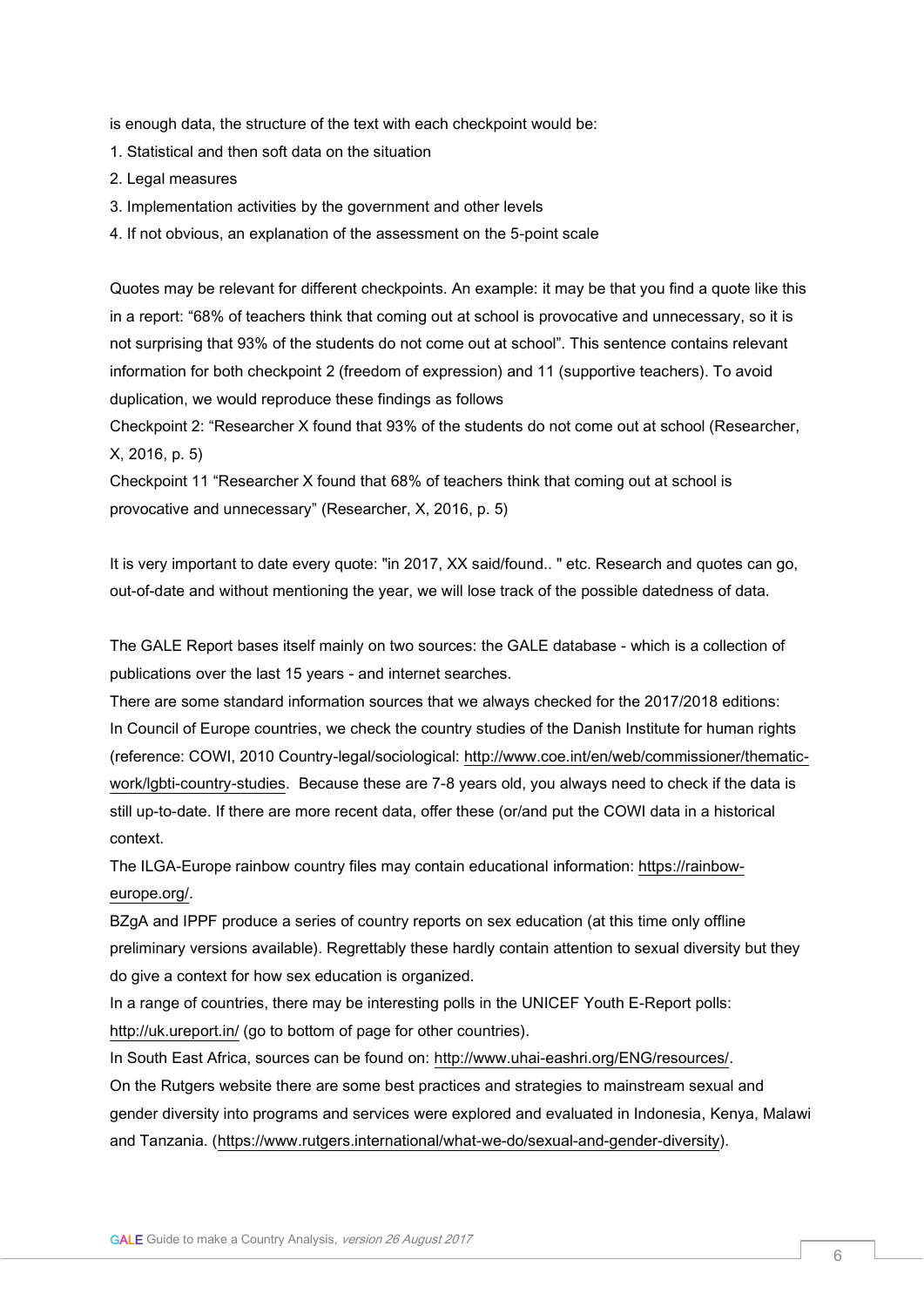# **Section 4: Detailed information on checkpoints**

## **How to score the checkpoints**

Scoring possibilities are:

0 points (forbidden): there is an explicit prohibition or denial pertaining to this checkpoint. If same-sex relations are criminalized, and sexual diversity is taboo in a society and the State is actively promoting this, this would lead to an assessment as forbidden. Censorship laws are also a reason to score a checkpoint as forbidden. A checkpoint is also scored forbidden when there is no explicit law, but school staff and politicians make public statements denying this right for DESPOGI without being challenged. For example, it is rare to find explicit legislation barring DESPOGI students from access to schools, but there are numerous countries were schools, teachers and politicians make public statements about DESPOGI not belonging in any public institution, including schools and there may be examples of students being chased from school or refused internships.

1 point (discouraged): there is no legal prohibition against this right, but the attitude of the population, including fellow students and teachers is strongly negative and discouraging. The government is explicitly (by making statements) or implicitly (by condoning breaches of rights) in league with the negative forces in society.

2 points: (no policy): the environment and the government is not officially discouraging, neither supportive. There are mostly generic policies, but not specific DESPOGI policies. In their behavior, the government and education system behave ambiguously; at one time being discouraging, marginalizing and ignorant, and another time half-heartedly being supportive but taking back their support at signs of resistance.

3 points: (encouraged): the environment and the government leans towards support of the DESPOGI students and teachers, but does not really take the lead in, or responsibility for this. This often results in nice policy documents and progressive statements, but with no or inadequate implementation of the policies and leaving much of the implementation to LGBTI community organizations, which have limited possibilities to develop high-quality programs or a large-scale dissemination. Funding for LGBTI organizations to deliver services to the LGBTI population fall under "encouraged" and not under "supportive", because no matter how good these services are or how rich the funding is, it remains a stopgap for lack of sensitivity and professionalism in regular institutions.

4. points: (supportive): there is evidence that the government takes the lead. Proof may be in the form, of positive statements, establishing sound laws and implementation policies, and attempting to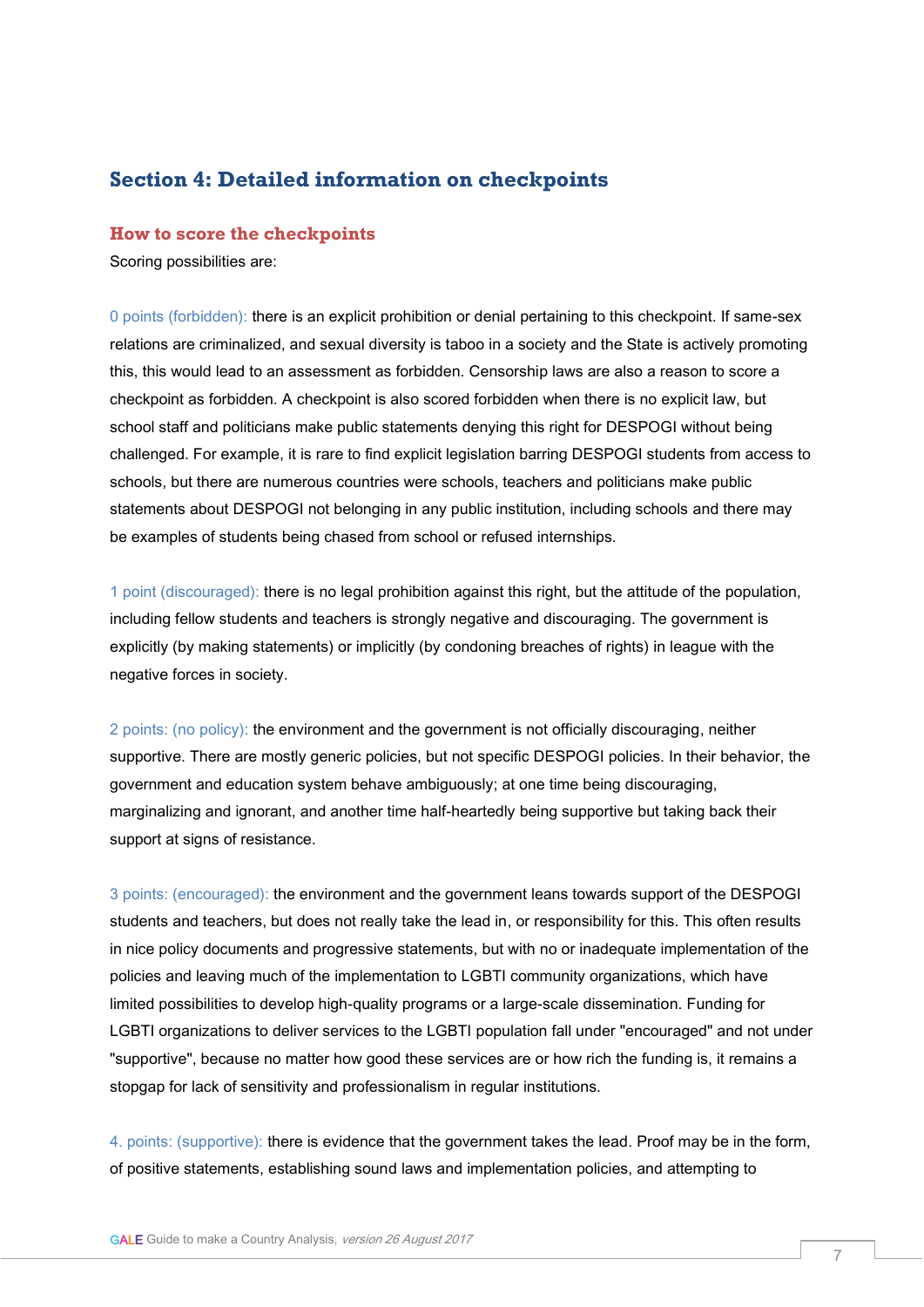implement effective strategies by actively engaging with all levels of the education sector.

The scoring of each checkpoint is always a judgment call. We try to make the assessment as transparent as we can by listing the evidence. We try to rely as much as possible on the multiperspective opinions of local stakeholders: activists, education experts and government officials. But when such opinions are in clear conflict with the evidence, GALE assessors may overrule local opinions. This can happen when local respondents are overly proud, loyal or critical of their own work or of other stakeholder's work. For example, they may rate government policy consistently supportive because they receive funding, or they may rate policy quite negative based on recent negative incidents despite considerable evidence of supportive government strategy and statistic evidence of social improvement. We try to make as clear as possible what the scoring in the matrix is based on. When this is clear, just some statistics may be enough to illustrate the assessment When it is not so clear an explanation of the judgment call may be necessary to be fully transparent.

In some denying countries, information is completely unavailable. To save space, we may not offer detailed evidence per checkpoint but just give a short general impression in one paragraph per heading.

In the following texts, we give more suggestions on how to score each checkpoint, based on our practical experiences. With "LEGAL" we mean the legal and policy aspects of the checkpoint. With "SOCIAL" we refer to statistics and quotes about school practice.

## **Access to schools**

#### 1. Access to schools:

LEGAL: there is rarely any legal measure against access for DESPOGI to schools; in most developed countries basic primary and secondary education are mandatory. According to the Right to Education, primary education should be free, and in many countries also secondary and even further education is free. In addition, many States have an Equality Act or an article in the Constitution which forbids discrimination in the education sector. If this is without exceptions, it may mean that religious schools cannot refuse a student that comes out as LGBTI. There may be a law which regulates the protection of interns.

SOCIAL: it may be that DESPOGI students have been refused access to the school building because of their gender nonconforming dress, behavior, or they may have been denied an internship. Such "denied access" should be distinguished from "drop-out" which is checkpoint 4. If we find examples of "denied access" and there is no government or school authority action to prevent such incidents, we will score this checkpoint "discouraged". When there are no examples and no government measures, we will score this checkpoint "no policy". In many States with compulsory and free education, there will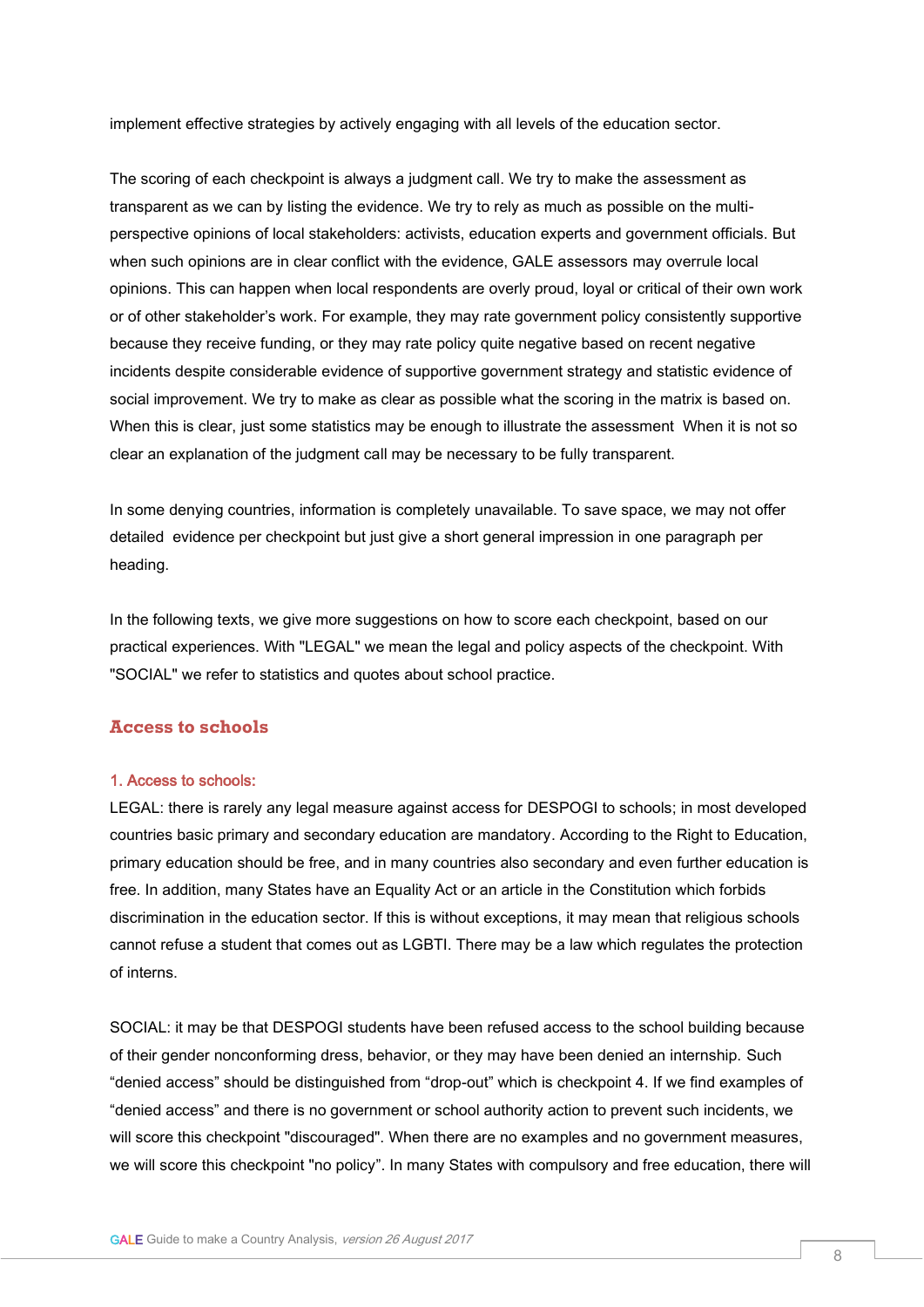be no examples of "denied access". If it is clear that the government takes the mandatory schooling seriously by having a strategy to get students to go to school, than we can suppose this will also work for DESPOGI students and score it "supportive". But when there are signs that the government does not really care and girls and minorities like disabled and Roma students are not actively supported or forced to go to school, than this environment creates an expectation that "discreditable" students like DESPOGI may also suffer despite there not being clear signals. When the social reality is that schools try to prevent "denied access" incidents, will score this "encouraged". When we see that the government is actively putting mechanisms in place to make sure these incidents will not happen, will score this checkpoint "supportive".

### 2. Freedom of self expression:

LEGAL: this checkpoint is scored "forbidden" when there are legal measures to forbid coming-out or positive information about sexual diversity, like prohibitions of LGBT Prides. It is scored "discouraged" when there are laws which do not explicitly forbid self expression about sexual diversity but put it at risk, for example formerly in Vietnam where homosexuality was legally deemed "anti-social" or in Poland where same-sec activity is not illegal but legally considered a perversion of morals and family values. If there are laws or policies protecting and encouraging different views and lifestyles, this would be a legal argument to score encouraging or supportive. Legal measures securing trans people can get changed diplomas and certificates, and that their registration in school reflects their preferred gender are also indications for a "supportive" assessment.

Focus with this checkpoint on individual opinions, identity and coming-out (in schools). Freedom of opinion in the media is encompassed by checkpoint 6.

SOCIAL: this checkpoint is also scored "forbidden" when the formal social context (for example shown by threatening expressions by the government) makes it practically impossible to be positive about sexual diversity. It is scored "discouraged" when the more informal social context (schools, teachers, fellow students) is derogative.

The most challenging aspect of this checkpoint is when we have statistics that show many young people not come-out in schools. Not coming-out is usually a complex decision that may be influence by own insecurity, by a choice not to label yourself, by open or more concealed phobia or heteronormativity in the environment and by assessing the risk that coming-out in school will 'leak' tot other environments like parents, work or digital media. If the tendency is that the government and schools say that coming-out is a personal choice but they do not actively support that choice in any way, we would score this "no policy". If the tendency is that the government in schools are openly declaring that it should be possible to come out in school, we would categorize this as "encouraged". We would only categorize this checkpoint as "supportive" (despite low statistics on coming-out) when there are clear school policies of schools to actively support school safety and coming-out and statistics showing that fellow-students and teachers are largely supporting coming-out.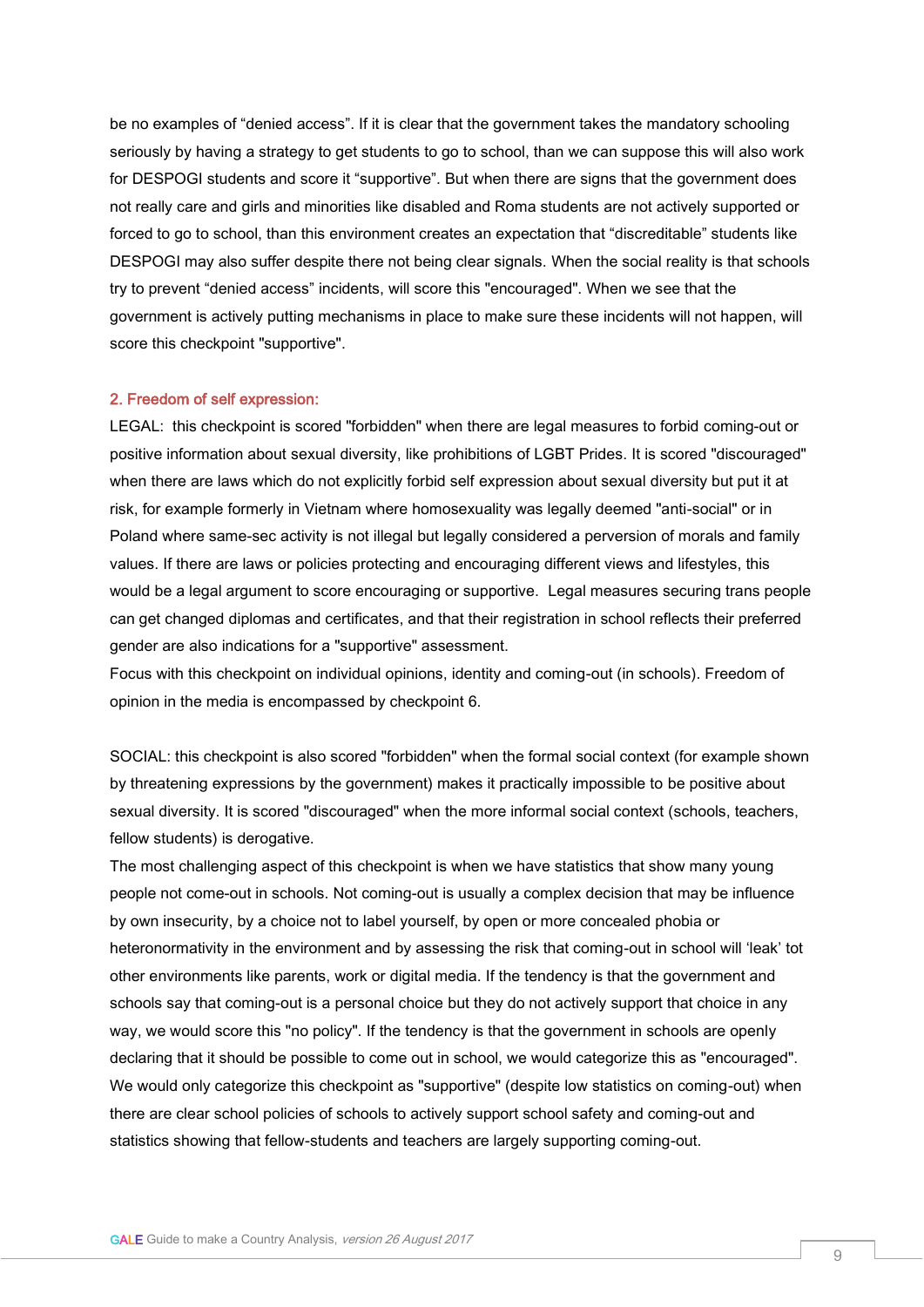#### 3. Protection against bullying:

LEGAL: we would score this checkpoint only a "supportive" when a state has an explicit anti-bullying policy, *including* explicit mention of sexual orientation and gender identity *and* accompanying implementation measures. In countries where there is a generic anti-bullying policy and authorities state openly that DESPOGI students are included, we would categorize this as "encouraging". Antibullying measures that are generic and do not mention SOGI-related bullying will be categorized as "no policy"; based on experiences and research we assume that generic anti-bullying policy has little or no impact on SOGI related bullying (see the article of Peter Dankmeijer on why: [https://www.gale.info/en/news/gale/171001-gale-proposes-adapted-definition-of-bullying\)](https://www.gale.info/en/news/gale/171001-gale-proposes-adapted-definition-of-bullying). A lack of protection laws against DESPOGI discrimination can be an argument to score this checkpoint as "discouraged".

SOCIAL: in a range of countries there will be statistics which show there is considerable violence and other negative behavior towards DESPOGI students. According to the international PISA study on well-being of students (2015), the international averages for bullying in schools are 8.9% frequently bullied students and 18.7% for all bullied students. We know that minorities and LGBT students typically suffer 2 to 5 times as much bulling as the average student. So if we have no specific statistics about SOGI-related bullying, we can assume the rate will be higher than the PISA average. We can also use the PISA results for a country to assess the generic level of violence that is common in schools. This will often correlate with intolerant laws and other research showing intolerant attitudes and behavior.

If we have more statistics, and we can for example compare PISA statistics with specific statistics on SOGI-related bullying, it is important to show the context of the level of negative behavior. To be able to judge whether we should deem this to be discouraging, no policy, encouraging or supportive depends on the indications we can find as to whether the schools or the school authorities are actively dealing with bullying. If we cannot find indications for this, we may score on the presumption that high levels of bullying (in general and specifically for DESPOGI) are an indication that schools are not actively combating bullying in an inclusive way.

In Europe, some statistics are available from the EU LGBT Survey (FRA, 2014) about if LGBT people feel discriminated in school and if they would feel more comfortable if there were school measures. Information on bullying statistics, homophobic bullying and government policy usually requires a somewhat more extended internet search on keywords like "bullying in..." and "homophobic bullying in...". We can mention these, but especially "the need for school measures" by LGB on one hand and by T on the other hand, do not seem to be very helpful in our analysis: typically almost everyone will ask for measures for anything if you ask this in surveys.

### 4. Policy against DESPOGI drop-out:

LEGAL: some states have active policies against student drop-out. These policies are rarely explicitly inclusive of DESPOGI students. This should be mentioned as a signal to the readers that there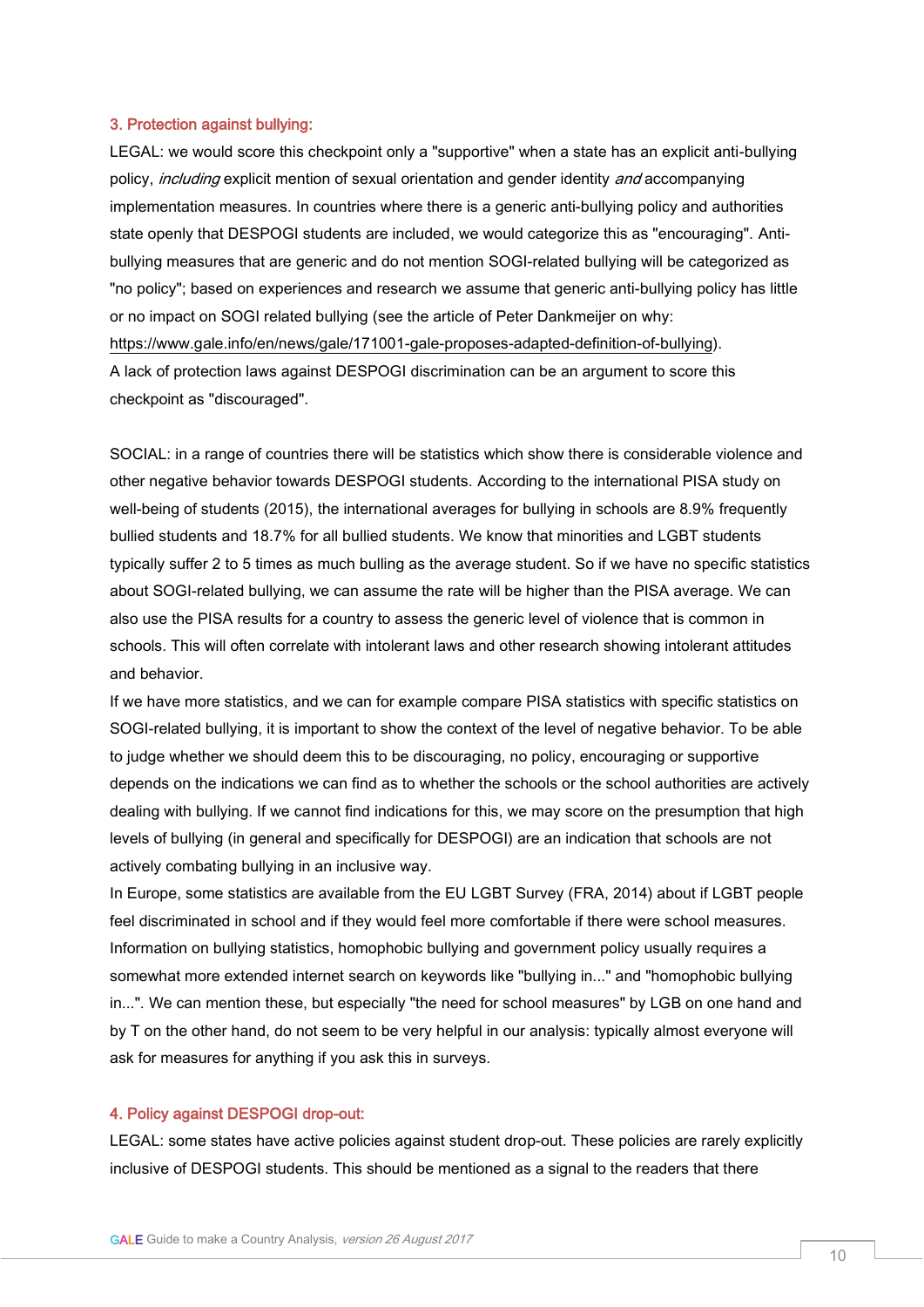actually is a lack of policy here. Our judgment whether to score the legal/policy context of drop-out encouraged or supportive depends on an assessment of how well the anti-drop-out policy is implemented. In countries where there is no drop-out policy and where teachers don't care about dropout of DESPOGI, we score this as "discouraged".

SOCIAL: School systems where DESPOGI students are actively kicked out, are scored as considered as "forbidden". School systems where a lot of DESPOGI students are dropping-out because of the negative environment and bullying, should be scored "discouraged". Schools systems where there is not a considerable drop-out of DESPOGI students but a few and the authorities don't really care, are scored as "no policy". Schools systems with a good drop-out policy which is implemented in a generic way without discrimination, can be scored "encouraged". Schools systems with explicit attention for sexual diversity and drop-out and related implementation, should be scored "supportive".

#### 5. Equal academic performance:

LEGAL: there are usually no legal measures in this area, so we score this checkpoint mainly on social indications. But in some countries, there are policy measures and projects to make sure girls and social minorities are supported to reach equal academic performance. Such policies may be indicative for a "diversity" mindset which could be the basis of integrate attention for DESPOGI.

SOCIAL: in some countries there are statistics which show a difference between the academic performance of heterosexual versus LGBTI students and cisgender students versus trans students and students with an intersex condition. In the GALE right to education survey for LGBTI activists, we have included some questions about their own judgment of whether they were disadvantaged in this area. Beyond the statistics, our assessment of this checkpoint the should be based on the existence of government or school policies, or their potential willingness to support explicit attention to this.

## **An appropriate curriculum**

#### 6. Availability of public information:

Strictly taken, the availability of public information by the general media is not only a school issue, but it does provide a crucial context for teaching materials. In addition, many schools use media messages as teaching resources.

LEGAL: the legal aspects of this are shown in the existence of censorship laws in their active implementation (on the negative side) and on the existence of free democratic and transparent media (on the positive side). In many countries there is a law on media and media themselves may have specific statutes or guidelines for integer reporting. Our assessment is partly based on the existence of such laws, in guidelines, and partly on their (legal) implementation.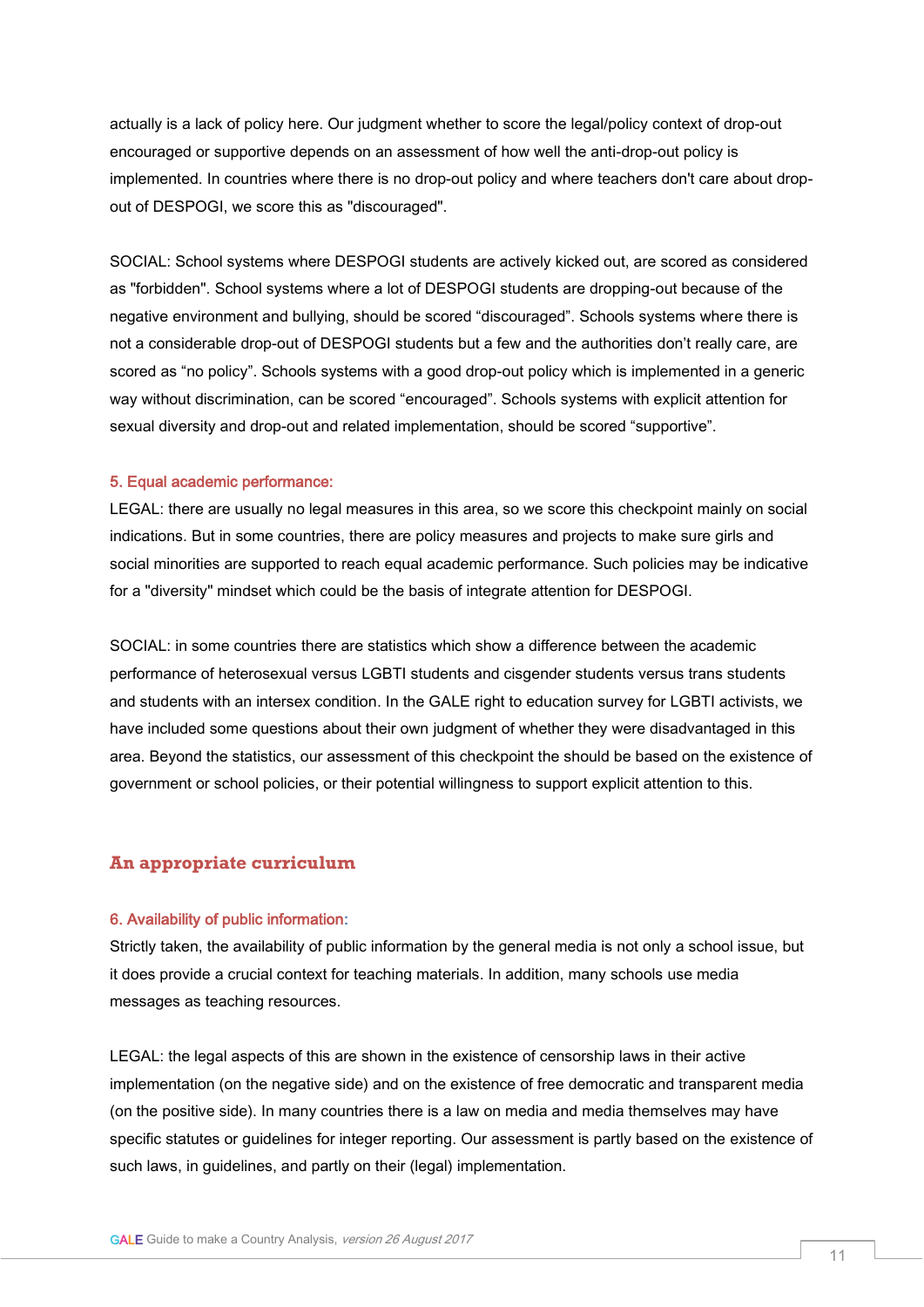SOCIAL: the social aspects of this are based on whether there actually is information available in the form of books, brochures, the Internet or mass media, and whether this information is public or mainly provided by LGBTI organizations. Censorship is labeled "forbidden". We do want to not link into the discourse of traditional values States about so-called "anti-homosexual propaganda laws" and consistently label such laws what they are: *censorship laws*. Negative press comments without government intervention or legal address we label "discouraged". A systematic media taboo without legal framework is also labeled as "discouraged". Neutral or ambiguous reporting is labeled as "no policy". A mostly positive reporting is labeled "encouraged", and when the majority of the media supports LGBTI rights without question, this would be considered "supportive". Sources for this checkpoint can be found in the EI barometer and on [https://www.article19.org/resources,](https://www.article19.org/resources) but the practice of reporting can also be found on Wikipedia "LGBT rights in..." and by searching posts in local media in the local language.

#### 7. Curricula about DESPOGI inclusive diversity:

This checkpoint is about the content of textbooks and curricula.

LEGAL: most countries have some kind of guidelines for what should be educated. This could be a law, a guideline, or in countries with a centralized education system it could be detailed guidelines, or a complete curriculum. Such guidelines could focus on life skills, human rights, tolerance, peace education, citizenship education, sex education or specific education about sexual diversity.

SOCIAL: in many countries, the real content of education is not concretely set by the government, but offered by commercial educational publishers of textbooks. Also, in ideological NGOs may publish their own resources and curricula. To determine how to score a country on this level, we try to find data which show to what extent textbooks follow government guidelines and if they are supportive for DESPOGI. It there is no or hardly attention in regular textbooks, we also take into account what NGOs are offering and whether this is supported by the government: to what extent are these "additional resources" accredited or financed by the government and to what extent they are disseminated and used in schools. A high-quality specific LGBTI curriculum resource developed by an LGBTI organization, but with little dissemination and no financing or accreditation by the government will despite our positive opinion about the effort and the quality - not be rated very high in the context of these country reports: our focus here is on government involvement, wide dissemination and actual use by schools.

Sexual education is a business of its own. Generally, sex education experts make a difference between "biological sex education" (technical information about the body and pregnancy), "reproductive health education" (mostly technical information about family planning and Sexually Transmitted Infections/STI's) and "comprehensive sexual education" (CSE, which supposedly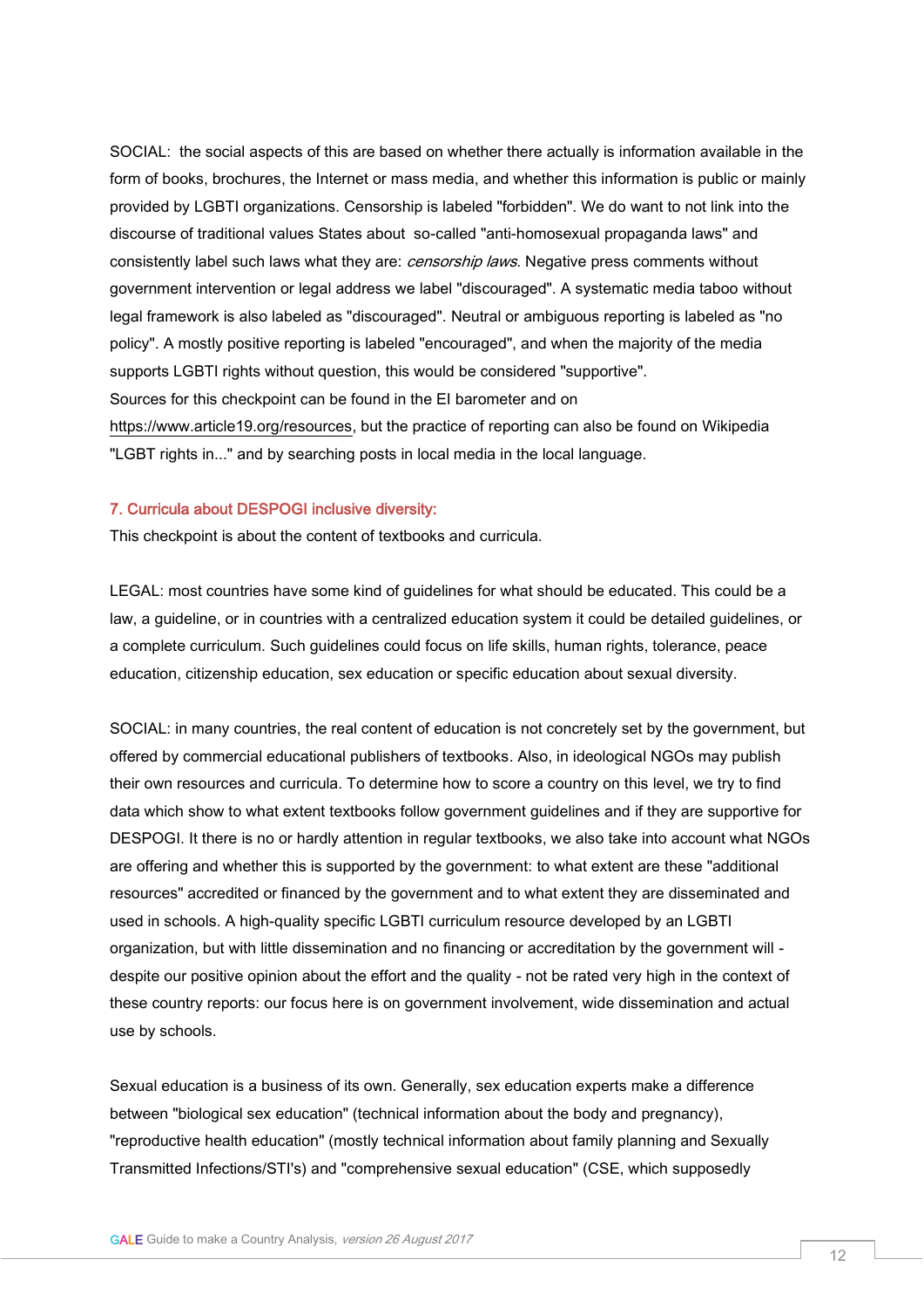encompasses also emotions and social context, ideally from the perspective of young people themselves).

BZgA and IPPF made preliminary factsheets on sexual education. CSE is contested. Although UNESCO, IPPF (International Planned Parenthood Federation) and the German national health center BZgA have developed guidelines for CSE and a range of countries pretend to offer CSE, in practice CSE is often less than comprehensive and certainly in regards to sexual diversity. This means for us it is necessary to do an extra search on sex education. Very short information can be found on [https://en.wikipedia.org/wiki/Sex\\_education,](https://en.wikipedia.org/wiki/Sex_education) but more can be found by an internet search on "sexual education in...", in some UNESCO and (for Europe) BZgA and EU parliament publications. It may be difficult to find out if CSE programs include SOGIE and even more difficult to assess if the resources are heteronormative or really inclusive. For this last type of assessment we have to rely on local research on this.

#### 8. Curricula about DESPOGI inclusive sexuality:

Resources for LGBTI students are materials and online information that offer specific support for DESPOGI youth needs. This can be referral information to support services, coming-out stories, question-and-answer files and sex education that is more specific than can be offered in schools. Personal support by counselors is not included in this checkpoint, but in the next.

LEGAL: the legal context of resources is about laws or policies that forbid, inhibit the publication of such resources, or make them better available by financing or dissemination by the government. Government monitoring and censoring on internet can be a reason to score this discouraging.

SOCIAL: the social context of the checkpoint is about the real dissemination and availability of the resources and the access DESPOGI students have to it. Strong internet filters can be a reason to score this discouraging.

#### 9. Specific information for DESPOGI

In many countries, schools have a formal counseling system and in some countries, school counselors are accredited psychologists or social workers. In other countries the counseling role is part of the teacher job; in those cases we try to assess whether this is the case and if the job description of teachers is LGBTI inclusive. This checkpoint is about the availability of the service; the actual competence of teachers to support DESPOGI students will be assessed under checkpoint 13.

LEGAL: the legal question is whether countries and schools have a formal support system and whether it is explicitly inclusive for sexual diversity issues.

SOCIAL: the social question is the staff of support systems whether are actually supporting DESPOGI students. Whether teacher-counselors do this bad or good and are trained in it, is checkpoint 13. If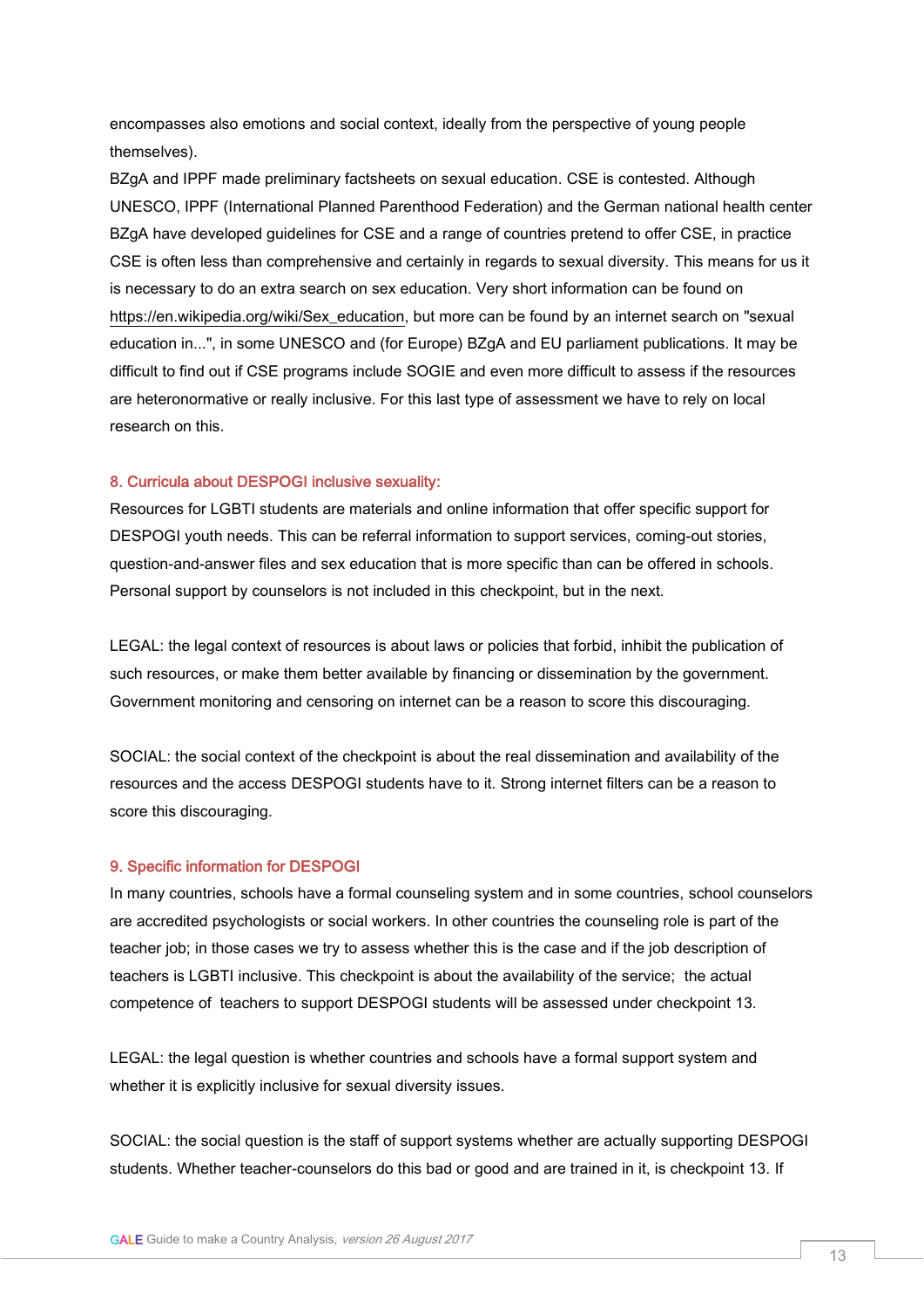only LGBTI organizations offer counseling services, this will usually be scored "no policy", or "encouraging" if the government is fully funding such support.

#### 10. Peer-learning opportunities:

Peer learning means that DESPOGI students can learn informal life skills from fellow students, usually students who are in the same situation, so they can function as role-models. In the case of DESPOGI/LGBTI students, peer-learning is usually provided in two ways: access to common informal school activities like proms and parties, and different forms of support groups. Support groups could be LGBTI youth groups outside school, or inside schools like Gay/Straight Alliances (GSA's).

LEGAL: the legal context of peer learning is whether peer learning is allowed or not, and when it is allowed, under which conditions (for example mandatory parent permission to participate would be scored discouraging, while State funding for the formation of GSA's would be considered "encouraged" and explicit State promotion or pride in GSA's would be scored "supportive").

SOCIAL: the social context of peer learning opportunities will be assessed by the actual availability of such opportunities. In checking this, we should have special attention for opportunities where legally underage youth can meet informally and safely and the number of young DESPOGI people that can access such spaces.

## **Good teachers**

Assessing whether teacher are good enough is usually a challenge. The teacher profession is not regulated in a sound way like the profession of psychologists or medical staff. Among teachers there is often a belief that you are "born" a teacher or not and there is often a resistance to regulation of or quality standard setting in the profession. In addition, there is not much research on teacher quality. This is an often neglected aspect in research on SOGI-phobia in schools.

#### 11. Supportive staff:

"Supportive staff" focuses on the *attitude* of educational staff, especially teachers, but also counselors, janitors, administrative personnel and school bus drivers. The difference between checkpoint 12, 13 and 14 is that 12 and 13 are about the *skills* rather than attitude, and 14 is about provisions by the school management to make the school environment safe for everybody including the DESPOGI.

LEGAL: the legal dimension is whether there are provisions in the law or guidelines that promote the school staff to be supportive. You can look for formal government guidelines or school policies to hire diverse staff or to require them to be open to all students, and to legal proceedings against staff or schools who have not been supportive.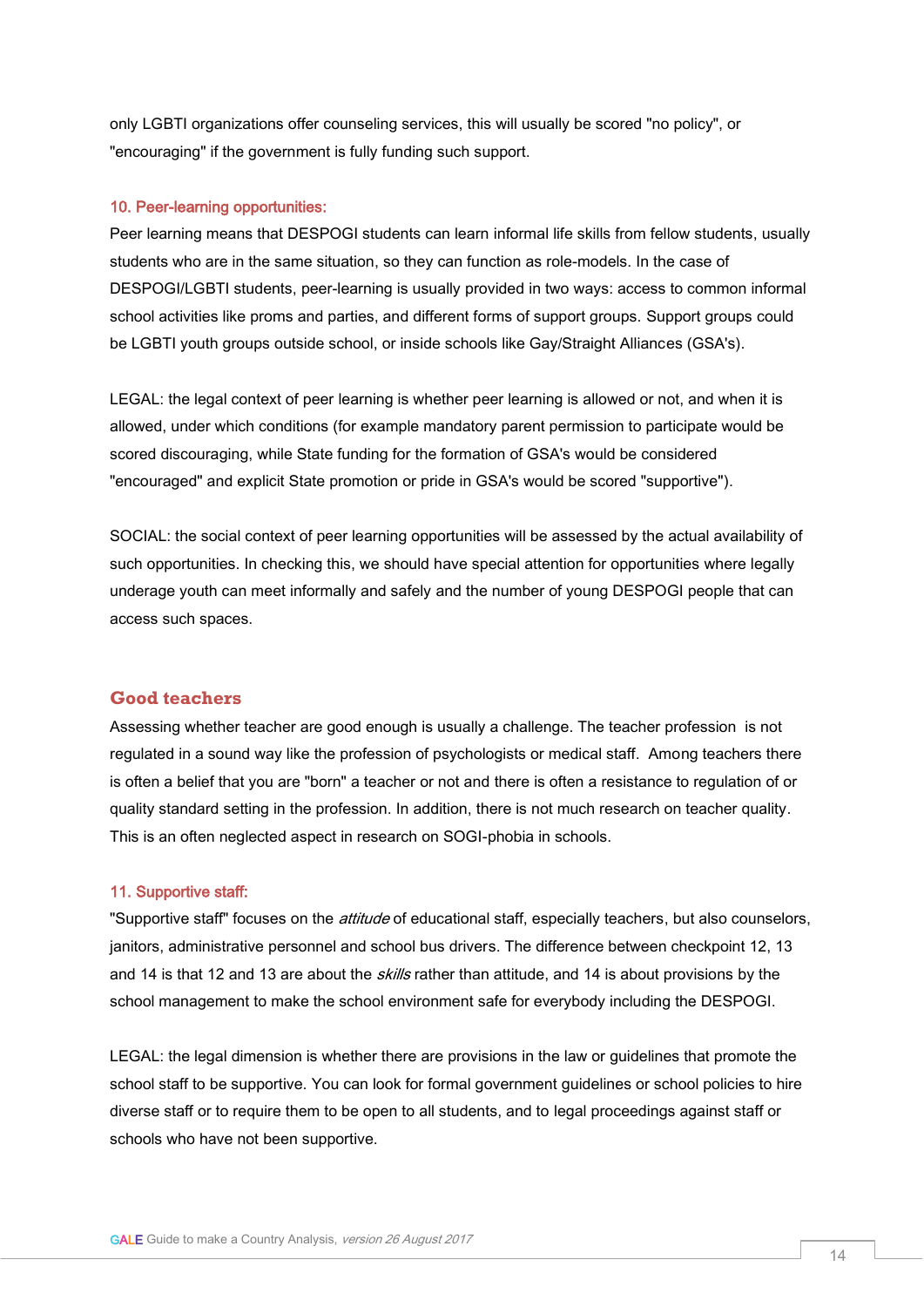SOCIAL: look for statistics or quotes on how students in general or DESPOGI/LGBTI students feel supported by staff. Les reliable is research in which teachers assess their own attitude, they tend to claim to be (much) more supportive than students would assess them. Don't take self-assessment statements / percentages of teachers on face-value.

#### 12. Staff competent to teach:

With "competence of teachers" we refer to knowledge, trained attitudes and skills of teachers to pedagogically (how the teacher interacts with students and the social and intellectual environment the teacher seeks to establish) and *didactically* (planning lessons and curricula) engage with students about sexual diversity in the context of teaching.

LEGAL: the legal dimension of this checkpoint is whether teacher training institutions train teachers in initial education (basic teacher training), and through follow-up training to deal with diversity in general and specifically with DESPOGI issues. This can be assessed by looking at the guidelines for teacher training institutions, their curricula, or government supported teacher training policies. Often, such requirements are integrated in wider issues and we need to assess whether such wider trainings are really inclusive. Try to check whether trainings are actually taking place, for how many teachers, and to what extent DESPOGI/LGBTI students experience that teachers are actually skilled in sexual diversity aspects during classroom assignments and discussions.

SOCIAL: In the absence of reliable legal information or documentation about institutional policies, statistics on the opinion of LGBTI students are often the best source of information for this checkpoint. Statistics from both staff and students can offer indications, as well as numbers of staff trained and the content and length of the training program. Do not take the "availability" of a training on face-value. Some trainers consider a 2-hour lecture with a PowerPoint speech on the Yogyakarta Principles a "good" training, while other professionals may have spend years in developing a series of balanced trainings for different subgroups of teachers. It may be difficult to find out whether a training is of low or high quality. When you cannot really assess the quality of a training, the most neutral and consistent way to assess the impact is to look at the duration (the longer, the more effective) and whether the training provides for *transfer* (follow-up activities and support after the training).

### 13. Staff competent to support:

With competence to support we refer to the ability of teachers to assess whether a DESPOGI student needs support, whether the support is "light" coming-out support, or "problematic" because the student needs professional psychological help. It also encompasses one-on-one counseling sessions and possible referral to services outside of school, and the monitoring of the students well-being after being referred.

LEGAL: the legal dimension of this checkpoint is whether there are policies to secure that staff is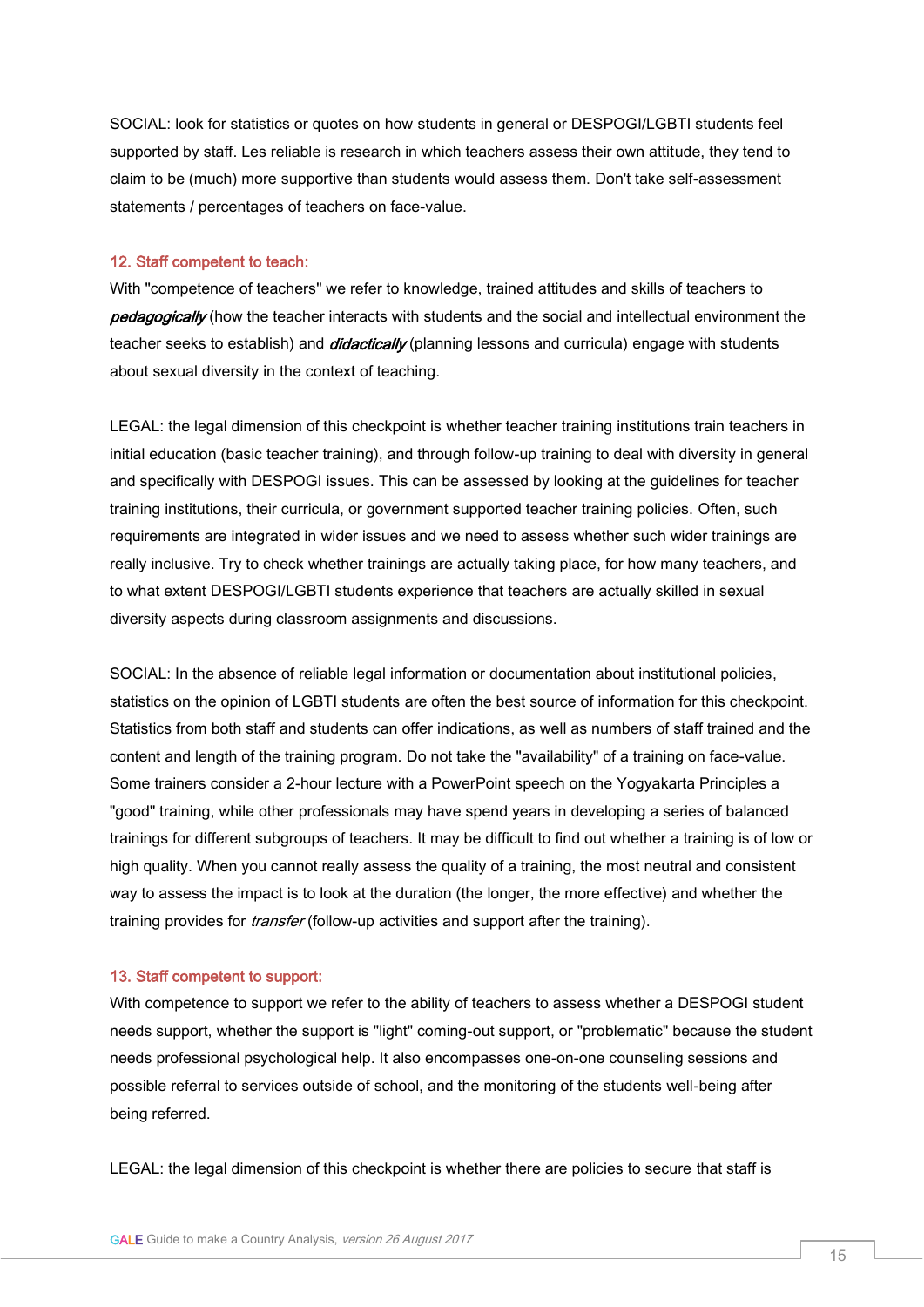adequately trained to support.

SOCIAL: the social aspect is whether staff actually supports DESPOGI students. Statistics from both staff and students can offer indications, as well as numbers of staff trained and the content and length of the training program.

#### 14. Supportive school environment:

This checkpoint is about management provisions to make the school environment safe for everybody including the DESPOGI. A supportive school environment is always a team effort. A key issue here is therefore who is responsible for organizing this team effort in the educational system of the country. This can be a local school authority, a school board, or the school principal. The content of this checkpoint is about the policies of the responsible authorities to assure the school is safe for everyone, including the DESPOGI students.

LEGAL: the legal dimension is about national, local and school policies. The key question is whether such policies are clear, give a positive direction and whether their implementation is monitored and secured. Proof can be provided in the form of government guidelines for school managers and documentation about policy implementation strategies through all levels.

SOCIAL: the social dimension of this checkpoint is about whether the policies actually result in safer schools and to what extent. Statistics here may focus on whether students are or feel safe at school (note: "are safe" and "feel safe" are different things; "feel safe" does not necessarily mean that they actually are safe, it may just mean that there is some visibility of LGBTI issues in the school. This means, visibility of LGBTI issues is important, but at the reality should also be reflected by less bullying (checkpoint 3).

### 15. Employment protection for staff:

Employment protection is formally not part of the right to education, but it is added to the GALE Checklist because a lack of LGBTI teacher protection is a clear signal to students that the school is not safe.

LEGAL: when the country has a non-discrimination law, this is usually already mentioned in the earlier paragraph about the legal context. Here we can go into more detail if it is relevant. Note here especially that some non-discrimination laws may have exemptions for religious institutions and especially for religious schools. It may also be that countries do have a non-discrimination law, but do not (adequately) implement it, in general or specifically for DESPOGI staff. Proof of this can be found in jurisprudence.

SOCIAL: despite non-discrimination laws, in some countries teachers are not expected to be open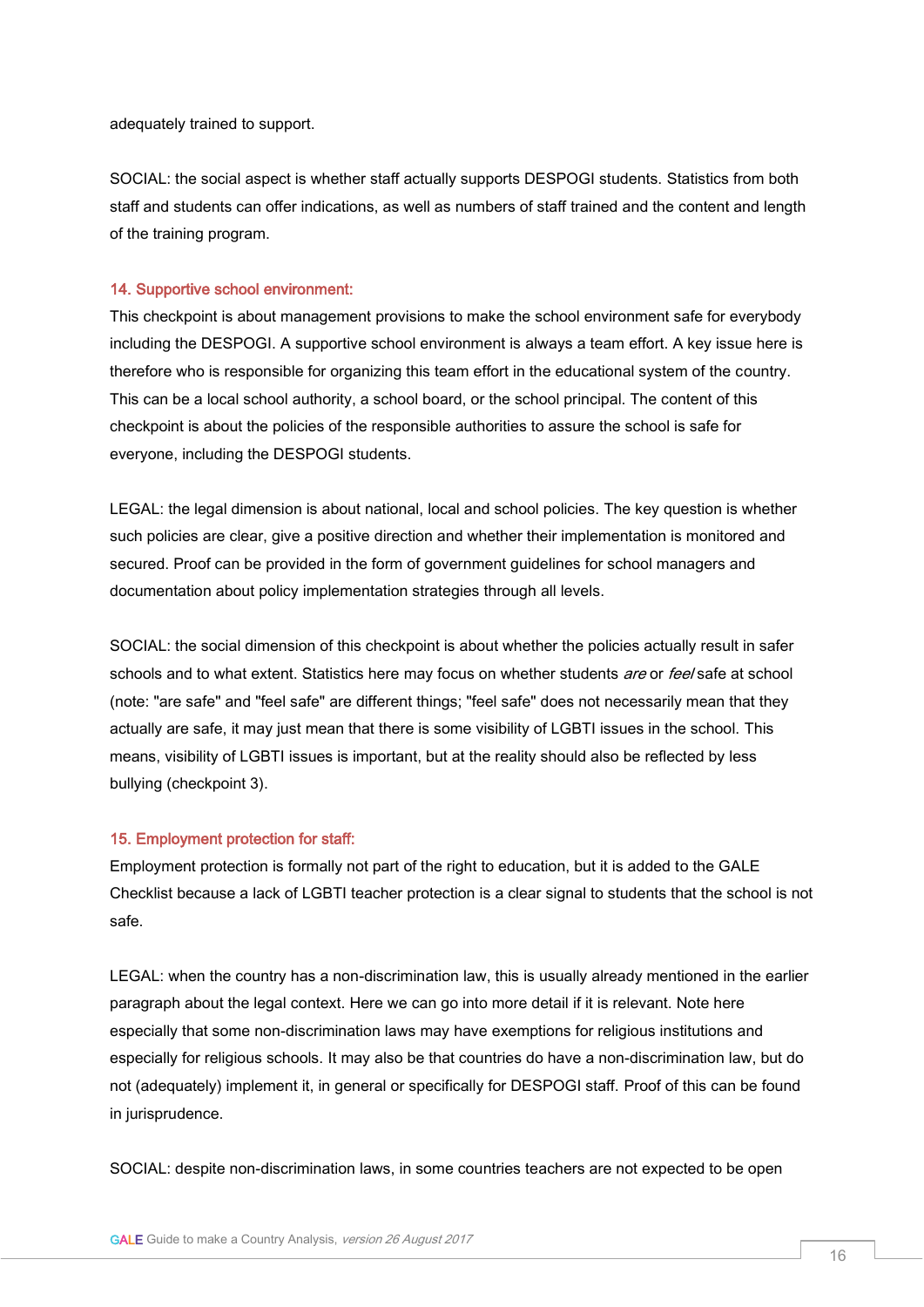about their sexual orientation or gender identity. When there is specific non-discrimination law, but in practice DESPOGI teachers are liable to be fired (mostly with other arguments), this would be scored as "discouraged". When in practice DESPOGI staff are being fired, but they can get redress through legal procedures, we would rate this as "encouraged". When the impression is that DESPOGI staff are not fired and there are only incidental problems, we would rate this as "supportive". In countries where there is non-discrimination legislation, but general negative attitudes and no jurisprudence at all, we have to assume that the taboo is so great that teacher cannot make use of the law, which would count as "no policy" or "discouraged" depending on how negative the attitudes are.

# **Section 5: Recommendations**

In this section, we offer a number of recommendations. We try to limit this to five and ten recommendations. GALE proposes recommendations and checks where possible with local respondents.

If there are local recommendations in research reports, policy documents, human rights visits, UPR reports or in shadow reports, we prefer to present these as priority recommendations. We do this by referencing them to the original documentation.

GALE made a set of "standard" recommendations for States in denying, ambiguous and supportive situations. These "standard" suggested recommendations are based on the analysis GALE made in ["How LGBTIQ activists can develop a high impact education strategy: the GALE Committee Guide"](https://www.gale.info/doc/gale-products/GALE_COMMITTEE_GUIDE.pdf) and are aimed on stimulating strategic steps forwards rather than just focusing on specific interventions.

#### Suggested for denying countries

- 1. Decriminalize same-sex relations
- 2. Withdraw laws that hinder adequate implementation of the right to education for DEPOGI students, specifically (reference to laws)
- 3. Support LGBTI grass roots organizations and safe/spaces/support for DESPOGI students
- 4. Support LGBTI grass roots NGOs in the creation of an educational committee and participate as observer
- 5. Ratify the Convention against Discrimination in Education
- 6. Include DESPOGI in the monitoring reports on the Convention against Discrimination in Education and SDG 4 (education)

## Suggested for ambiguous countries

- 1. Protect DESPOGI teachers against employment discrimination
- 2. Combat social prejudice against DESPOGI or support initiatives in this area